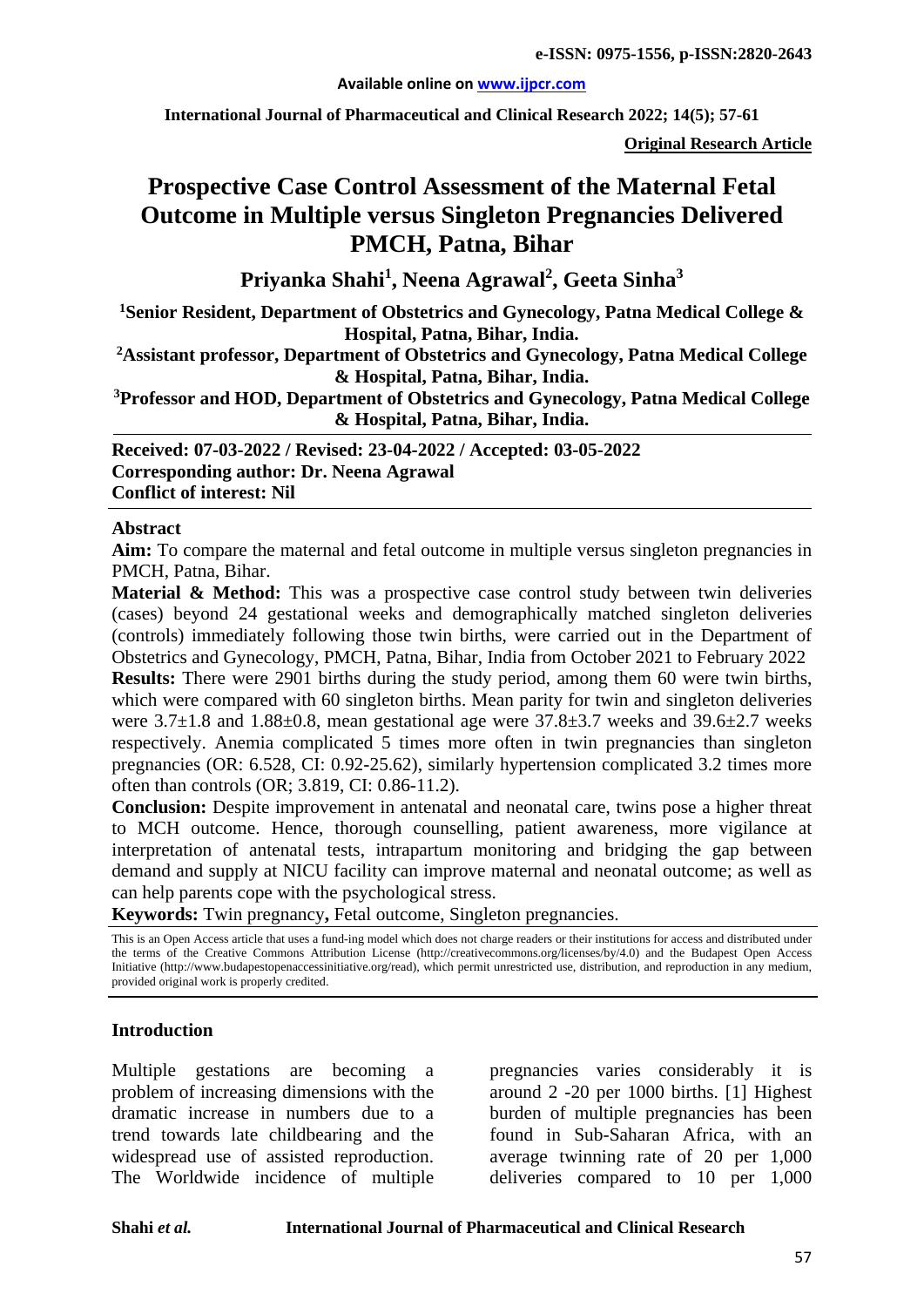deliveries in Europe and around 5-6 per 1,000 deliveries in Asia. [2-4]

A number of factors have been associated with increased incidence of twinning. These include advanced maternal age and the use of fertility drugs for induction of ovulation.[5]. Other factors include family history of twinning, maternal height and weight, previous history of twin delivery and diet. [6, 7]

Twin pregnancy has been attributed to increasing maternal, fetal and neonatal complications especially in terms of maternal anemia, hypertensive disorders, preterm birth, polyhydramnious, antepartum and postpartum hemorrhage; as well as prematurity, low birth weight, congenital anomaly and perinatal death.

Hence, this study was undertaken to know the incidence of twin gestation and to study the maternal and fetal complications when compared to singleton pregnancies.

## **Material & Method:**

This was a prospective observational and case control study between twin deliveries (cases) beyond 24 gestational weeks and demographically matched singleton deliveries (controls) immediately following those twin births, were carried out in the Department of Obstetrics and Gynecology, PMCH, Patna, Bihar, India from October 2021 to February 2022

Data were collected from the delivery record book and case records of twin deliveries beyond24 gestational weeks, entered into a predesigned excel sheet on maternal age, parity, antenatal medical and obstetric complications, and gestational age at birth, birthweight, and postpartum maternal and neonatal complications.

Data were analyzed in terms of frequency, means and standard deviations with use of MS excel, comparative analysis was done using student's t test and odds ratio (OR) with 95% confidence interval (CI) was calculated where applicable. A  $P$  – value <0.05 was taken as significant.

This study defines preterm as gestations below 37 weeks, low birth weight as less than 2500gm at birth. Chorionicity was determined from USG reports.

## **Results:**

There were 2901 births during the study period, among them 60 were twin births, which were compared with 60 singleton births.

Table 1 shows Birth weight distribution. 75% babies in twin pregnancy were under 1.5-2.5 weight group while 73.3% babies in singleton pregnancy belonged to >2.5 weight group.

Table 2 Shows mean maternal age for twins and singleton deliveries were 22.1 $\pm$ 2.11 years and 23.71 $\pm$ 3.7 years respectively. Mean parity for twin and singleton deliveries were  $3.7\pm1.8$  and 1.88±0.8, mean gestational age were 37.8±3.7 weeks and 39.6±2.7 weeks respectively. The mean birth weight for twins was 3.6±0.77 kgs and that for singletons was  $3.8 \pm 0.87$  kg. There was statistical significance (P<0.05) between two groups in three parameters measured. NICU stay was prolonged, surfactant therapy and complex interventional procedures were often needed for management of twin neonates; average stay was  $7.27\pm7.6$  days vs  $3.1\pm1.91$  days for singleton babies.

Table 3 shows maternal complications and fetal outcome between twin and singleton deliveries. Anemia complicated 5 times more often in twin pregnancies than singleton pregnancies (OR: 6.528, CI: 0.92-25.62), similarly hypertension complicated 3.2 times more often than controls (OR; 3.819, CI: 0.86-11.2). The preterm birth rate for twins was 44.2 times higher than that for singleton deliveries (OR: 55.927, CI: 9.82-188.20), similarly LBW was 30-fold frequent among twins than singleton neonates (OR: 30.728, CI: 9.90-67.81.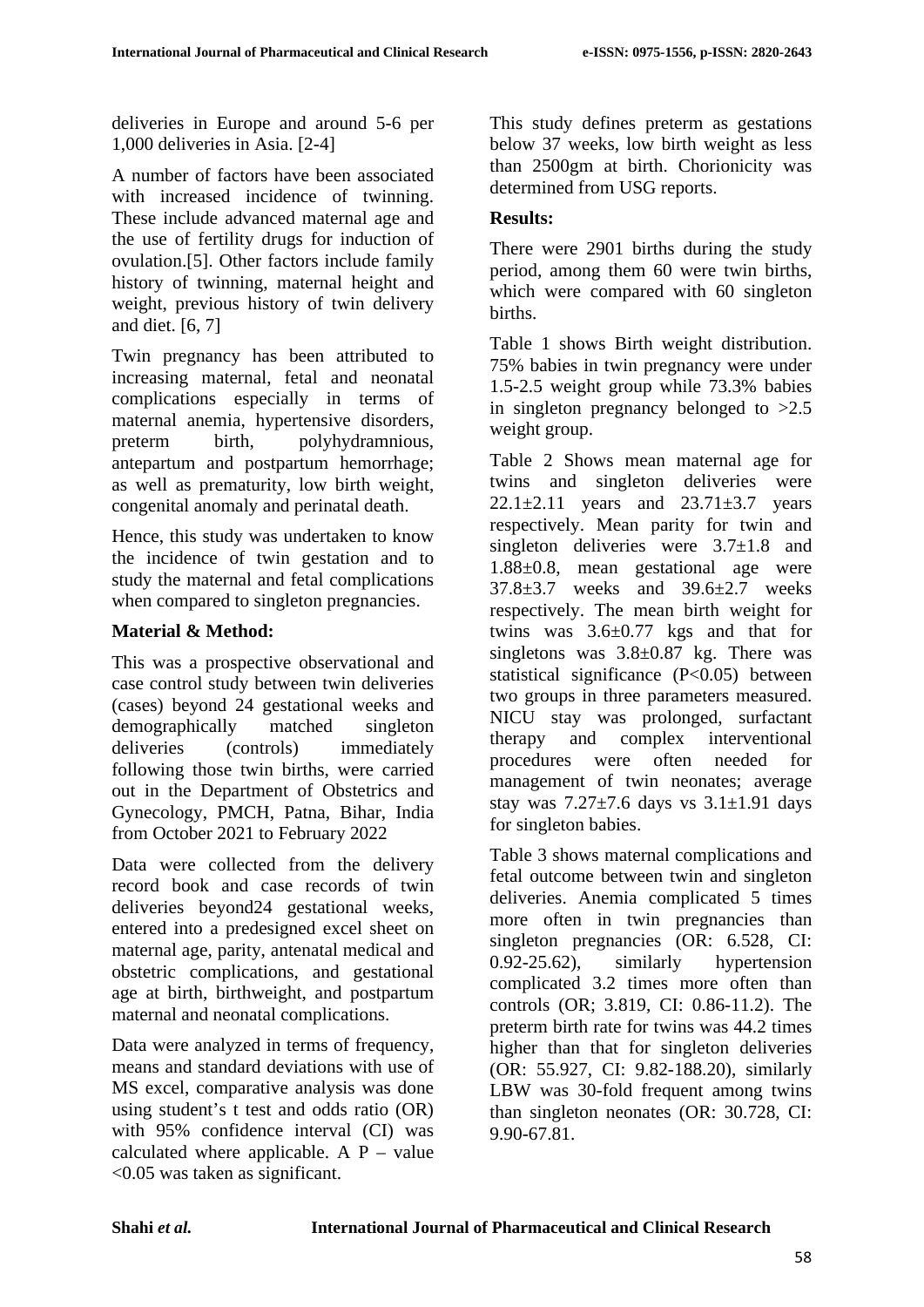| Tuble 1, Dif in Weight and houlon |        |      |             |      |      |       |  |
|-----------------------------------|--------|------|-------------|------|------|-------|--|
|                                   | Weight |      |             |      |      |       |  |
| <b>Type of pregnancy</b>          |        | $\%$ | $1.5 - 2.5$ | $\%$ | >2.1 | $\%$  |  |
| <b>Twin Pregnancy</b>             |        | 8.3% | 40          | 75%  |      | 8.3%  |  |
| <b>Singleton Pregnancy</b>        |        | 3.3% |             | 8.3% | 43   | '3.3% |  |

### **Table 1: Birth weight distribution**

#### **Table 2: Maternal and fetal characteristics between twin and singleton groups**

| Characteristics | Twin gestation  | Singleton gestation | t-test   | P-value |
|-----------------|-----------------|---------------------|----------|---------|
| Maternal age    | $22.1 \pm 2.11$ | $23.71 \pm 3.7$     | 0.695    | >0.05   |
| Mean parity     | $3.7 \pm 1.8$   | $1.88 + 0.8$        | 2.176    | < 0.05  |
| Gestational age | $37.8 \pm 3.7$  | $39.6 \pm 2.7$      | 9.810    | < 0.05  |
| Birth weight    | $3.6 \pm 0.77$  | $3.8 \pm 0.87$      | $-5.629$ | >0.05   |
| NICU stay       | $7.27 \pm 7.6$  | $3.1 \pm 1.91$      | 2.715    | < 0.05  |

### **Table 3: Maternal complications and fetal outcome**

| Variables        |                | Twin No | Singleton      | Odds      | CI 95 %        |  |
|------------------|----------------|---------|----------------|-----------|----------------|--|
|                  |                | (% )    | No(%)          | Ratio     |                |  |
| Anemia           | Yes            | 10      | 3              | 6.528     | $0.92 - 25.62$ |  |
|                  | No             | 50      | 57             |           |                |  |
| <b>HDP</b>       | Yes            | 12      | 6              | 3.819     | $0.86 - 11.2$  |  |
|                  | N <sub>o</sub> | 48      | 56             |           |                |  |
| Malpresentation  | Yes            | 9       | $\overline{2}$ | 7.328     | 0.72-70.82     |  |
|                  | N <sub>o</sub> | 51      | 58             |           |                |  |
| <b>PROM</b>      | Yes            | 8       | 4              | 5.271     | 0.481-10.77    |  |
|                  | N <sub>o</sub> | 52      | 56             |           |                |  |
| Mode of delivery | C- section     | 32      | 29             | 2.917     |                |  |
|                  | Vaginal        | 28      | 31             |           | 0.629-4.691    |  |
| PPH              | Yes            | 5       | 1              |           |                |  |
|                  | No             | 55      | 59             | 7.269     | 0.571-39.62    |  |
| Preterm Birth    | Yes            | 41      | 4              |           | 9.82-188.20    |  |
|                  | N <sub>o</sub> | 19      | 56             | 55.927    |                |  |
| Low Birth weight | Yes            | 12      | 5              | 30.728    | 9.90-67.81     |  |
|                  | No             | 48      | 55             |           |                |  |
| Perinatal death  | Yes            | 10      | $\theta$       |           |                |  |
|                  | No             | 150     | 60             | <b>NA</b> |                |  |
| Congenital       | Yes            | 5       | $\theta$       | <b>NA</b> |                |  |
| anomaly          | N <sub>o</sub> | 55      | 60             |           |                |  |

### **Discussion:**

Studies reported in different regions in Nigeria such as in Jos (1:43), [8] Iyielu (1:35.5), [9]. Calabar (1:37.7), [10] Benin city (1:43), [11] and Maiduguri (1:69.4).8 [12]. It is also much higher than that reported in Europe (1.5% in UK), 1:80 in Northern America, [13] and 1:100 in Saudi Arabia. [14] Therefore, twinning can be said to vary among races and ethnic

groups, and this may be due to genetic influences.

Obiechina Nj et al [15] al reported mean maternal age as 30 years and Assuncao RA et al [16] reported it as 29.1 years.

There was an increase in the incidence of twinning among the Igbo women, as shown in the work done by Adinma and Agbai. [9] This difference may be explained by the increasing use of ovulation induction drugs in the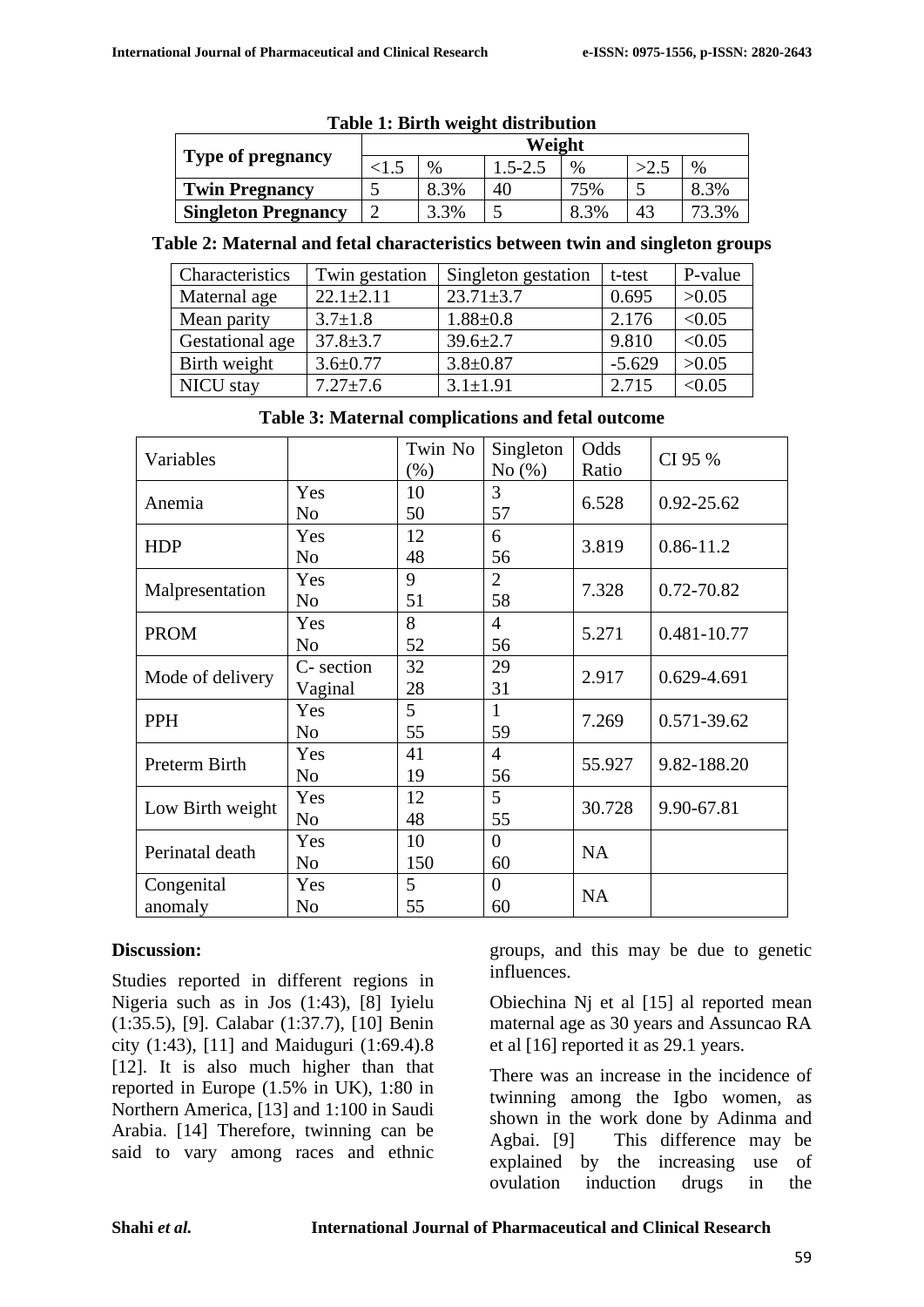management of infertility and/or the increase in the postponement of pregnancy until the thirties as women increasingly pursue careers before childbearing.

Perinatal loss was 6.52 % in birth weight 2.01-2.5 kg and there were no deaths above 2.5 kg. In singleton controls, all deaths were confined to babies weighing less than 2.5 Kg, with maximum deaths occurring between 1.51- 2kg group (42.85%). Mahita Reddy et al found highest perinatal mortality in birth weight of 1-1.5 kg and highest survival in  $>2.5$  kg weight. [17]

Upreti Preported a CS rate at 49% in her study of 218 twin pregnancies, where they operated on two cases for second twin delivery. Congenital anomalies were observed among 4% of twins in our study, Pandey MR et al [18] reported as 8.4% among their twin NICU admissions, and Assuncao RA et al [19] reported it as 12.8 %. [20]

## **Conclusion:**

Despite improvement in antenatal and neonatal care, twins pose a higher threat to MCH outcome. Hence, thorough counselling, patient awareness, more vigilance at interpretation of antenatal tests, intrapartum monitoring and bridging the gap between demand and supply at NICU facility can improve maternal and neonatal outcome; as well as can help parents cope with the psychological stress. Maternal outcome continued to be same due to rising number of mothers postponing pregnancy and experiencing fertility assistance.

## **References:**

- 1. Doris MC. Multiple pregnancy. Baillieres Clin Obstet Gynaecol. 1990; 4:109-27.
- 2. Bortolus R, Parazzini F, Chatenoud L, Benzi G, Bianchi MM, Marini A, The epidemiology of multiple births. Hum Reprod Update. 1999;5(2):179-87.
- 3. Goetghebuer T, Ota MO, Kebbeh B, John M, Jackson Sillah D, Vekemans J et al. Delay in motor development of twins in Africa: a prospective cohort study. Twin Res. 2003;6(4):279-84.
- 4. Hoekstra C, Zhao ZZ, Lambalk CB, Willemsen G, Martin NG, Boomsma DI et al. Dizygotic twinning. Hum Reprod Update. 2008;14(1):37-47.
- 5. Rao A, Sairam S, Shehata H. Obstetric Complication of twin pregnancies. Best Pract Res Clin Obstet Gynaecol. 2004;18(4):557–576.
- 6. Onyiriuka AN. Twin delivery, comparison of incidence and fetal outcome in Health Institutions in Benin City, Nigeria. Nig Q J Hosp Med. 2003;16(3):88–92.
- 7. Onwuzuruike BK, Onah HE. Caesarean section in twin pregnancies in Enugu, Nigeria. Journal of College of Medicine. 2004;9(1):8–11.
- 8. Mutihir JE, Pam VC. Obstetric outcome of twin pregnancies in Jos, Nigeria: a 16-month review in Jos University Hospital, Nigeria. Niger J Clin Pract. 2007;10(1):15–18.
- 9. Adinma JI, Agbai AO. Multiple birth in Nigerian Igbo women; incidence and outcomes. J Obstet Gynaecol. 1997;17(1):42–44.
- 10. Bassey EA, Abasiattai AM, Udoma EJ, Asuquo EE. Outcome of twin pregnancies in Calabar, Nigeria. G J Med Sci. 2004;3(1–2):13–15.
- 11. Onyiriuka AN. Twin delivery, comparison of incidence and fetal outcome in Health Institutions in Benin City, Nigeria. Nig Q J Hosp Med. 2003;16(3):88–92.
- 12. Nwobodo EI, Bohzom DN, Obed J. Twin births at University of Maiduguri Teaching Hospital: incidence, pregnancy complications and outcome. Nigeria J Med. 2002;11(2):67–69.
- 13. Bush MC, Pernoll ML. Multiple Pregnancy. In: Decherney AH (editor). Current Diagnosis Treatment in Obstetrics and Gynecology. 10th edition. New York: McGraw-Hill